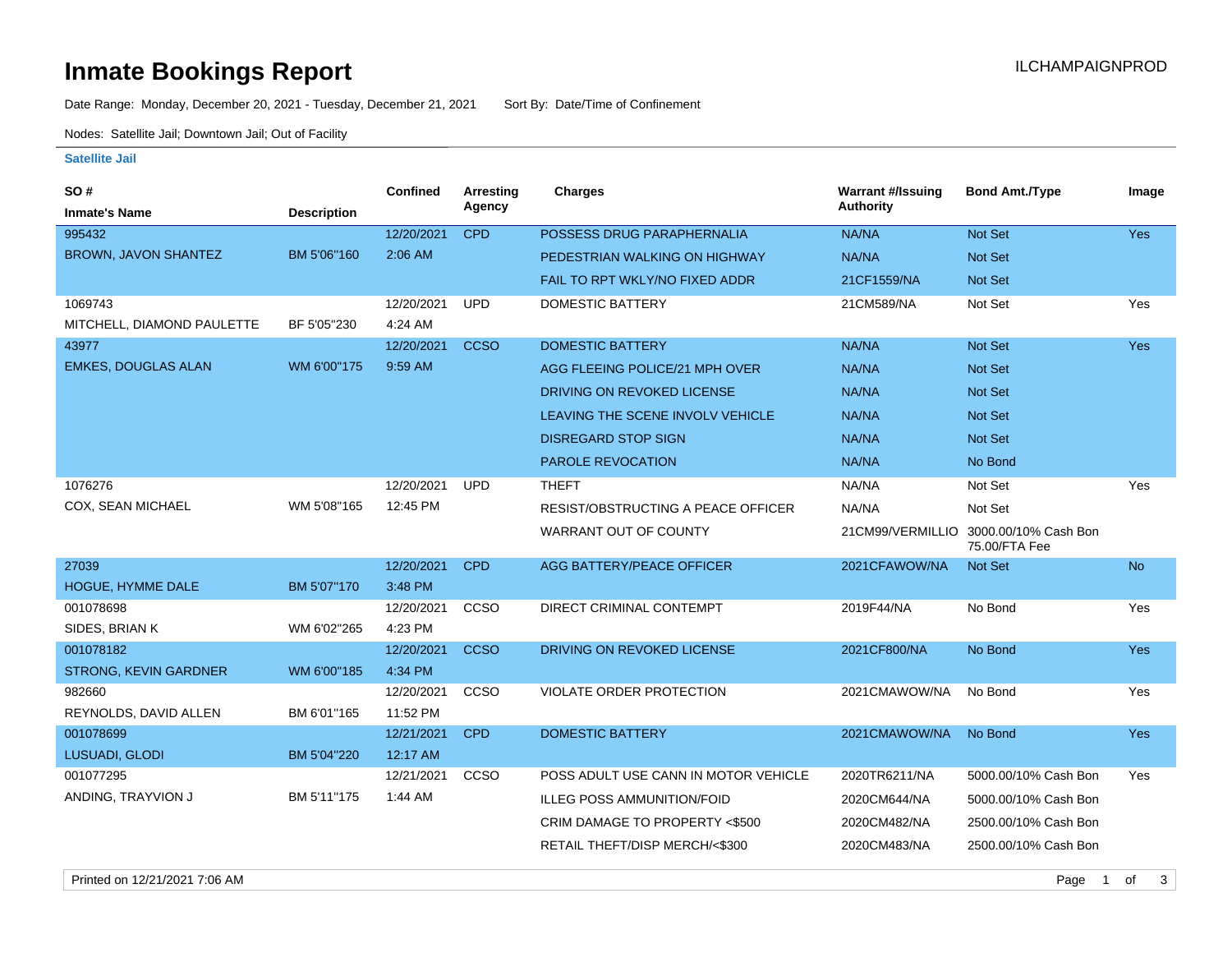# **Inmate Bookings Report Installation Control Control Control Control Control Control Control Control Control Control Control Control Control Control Control Control Control Control Control Control Control Control Control**

Date Range: Monday, December 20, 2021 - Tuesday, December 21, 2021 Sort By: Date/Time of Confinement

Nodes: Satellite Jail; Downtown Jail; Out of Facility

### **Satellite Jail**

| <b>SO#</b>                  |                    | <b>Confined</b> | Arresting   | <b>Charges</b>                       | Warrant #/Issuing | <b>Bond Amt./Type</b> | Image |
|-----------------------------|--------------------|-----------------|-------------|--------------------------------------|-------------------|-----------------------|-------|
| <b>Inmate's Name</b>        | <b>Description</b> |                 | Agency      |                                      | Authority         |                       |       |
| 001078700                   |                    | 12/21/2021      | <b>ISP</b>  | <b>WARRANT OUT OF COUNTY</b>         | 2019SC254/NA      | 1500.00/10% Cash Bon  | Yes   |
| <b>CLEMONS, STANNA</b>      | WF 5'07"145        | 3:08 AM         |             |                                      |                   | 75.00/FTA Fee         |       |
| 61789                       |                    | 12/21/2021      | <b>CPD</b>  | DOMESTIC BATTERY                     | 21CMAWOW/NA       | Not Set               | Yes   |
| PELMORE, SHANNON DENISE     | BF 5'05"130        | 4:46 AM         |             |                                      |                   |                       |       |
| 988538                      |                    | 12/21/2021      | <b>RPD</b>  | AGGRAVATED DOMESTIC BATTERY          | 21CFAWOW/NA       | Not Set               | Yes   |
| DAVIDSON, HARLEY KYLE SCOTT | WM 6'00"160        | 5:45 AM         |             | <b>INTERF REPT DOMESTIC VIOLENCE</b> | 21CFAWOW/NA       | Not Set               |       |
| 001078701                   |                    | 12/21/2021      | <b>CCSO</b> | <b>BURGLARY</b>                      | 21CFAWOW/NA       | Not Set               | No    |
| DOE. JOHN                   | WM 5'06"140        | 6:35 AM         |             | CRIMINAL TRESPASS TO VEHICLES        | 21CFAWOW/NA       | Not Set               |       |
|                             |                    |                 |             | RESIST/OBSTRUCTING A PEACE OFFICER   | 21CFAWOW/NA       | Not Set               |       |

**Total Satellite . 14**